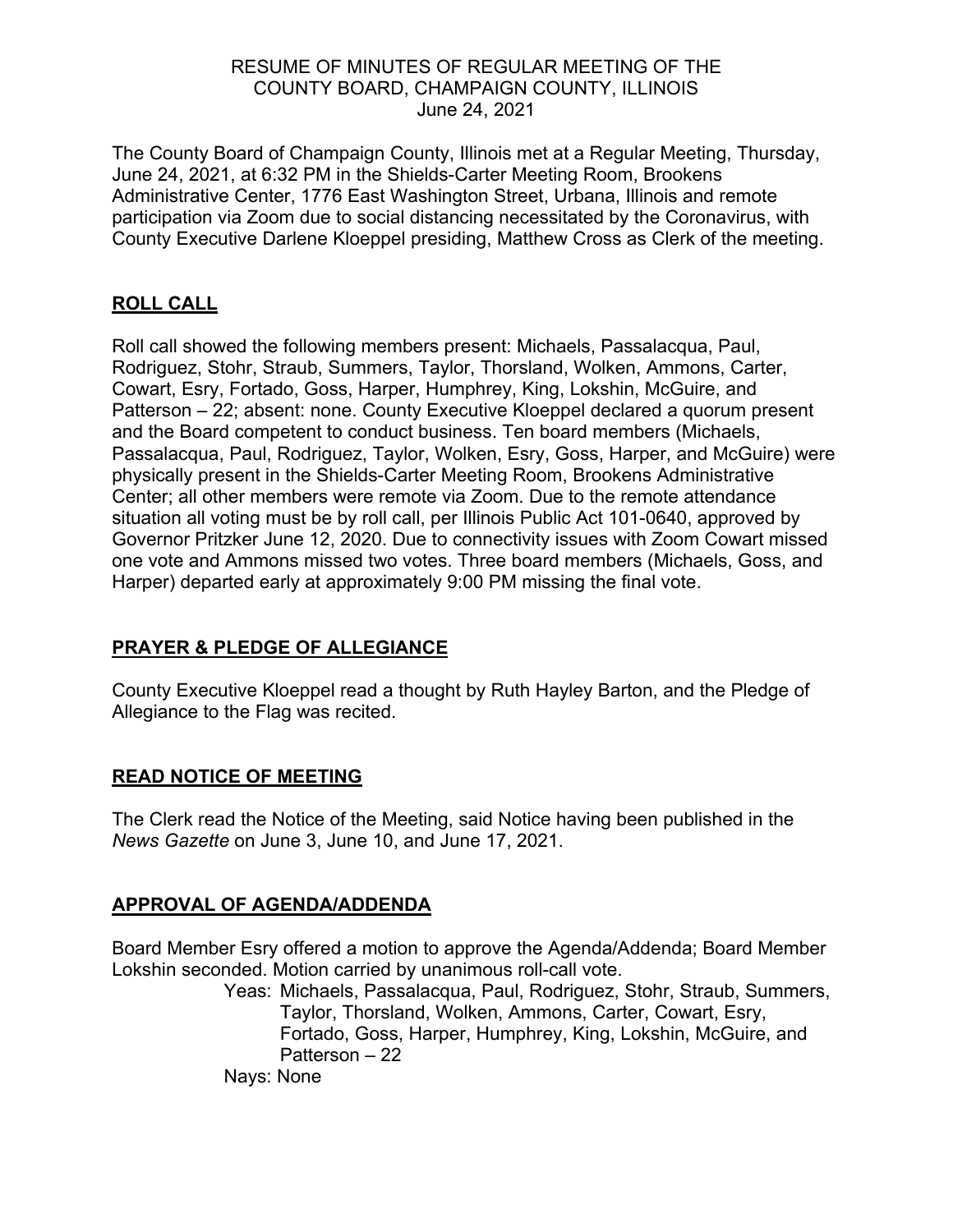#### **DATE/TIME OF NEXT MEETINGS**

#### **Committee of the Whole:**

- A. Study Session Finance Committee Tuesday, June 29, 2021 at 6 PM Shields-Carter Meeting Room
- B. Study Session Finance Committee Monday, July 19, 2021 at 6 PM Shields-Carter Meeting Room

#### **County Board:**

A. Regular Meeting Thursday, July 22, 2021 at 6:30 PM Shields-Carter Meeting Room

#### **PUBLIC PARTICIPATION**

None. Board Member Thorsland asked that Zoom user "Republicans are Racist and Stupid" be removed from the attendees list. Board Member Michaels and County Executive Kloeppel both stated that attendees cannot be removed.

#### **PRESENTATION**

None. Baker Tilly 2019 Audit Report will be presented at the July 2021 Regular County Board Meeting.

### **CONSENT AGENDA**

Board Member Goss offered a motion to approve the Consent Agenda, comprising 27 resolutions (Res. Nos. 2021-176, 2021-177, 2021-178, 2021-179, 2021-180, 2021-181, 2021-182, 2021-183, 2021-184, 2021-185, 2021-186, 2021-187, 2021-188, 2021-189, 2021-190, 2021-191, 2021-192, 2021-193, 2021-194, 2021-195, 2021-196, 2021-197, 2021-198, 2021-199, 2021-200, and 2021-201) and one ordinance (Ord. No. 2021-8); Board Member King seconded. Motion carried by unanimous roll-call vote.

Yeas: Michaels, Passalacqua, Paul, Rodriguez, Stohr, Straub, Summers, Taylor, Thorsland, Wolken, Ammons, Carter, Esry, Fortado, Goss, Harper, Humphrey, King, Lokshin, McGuire, and Patterson – 21 Nays: None Absent: Cowart – 1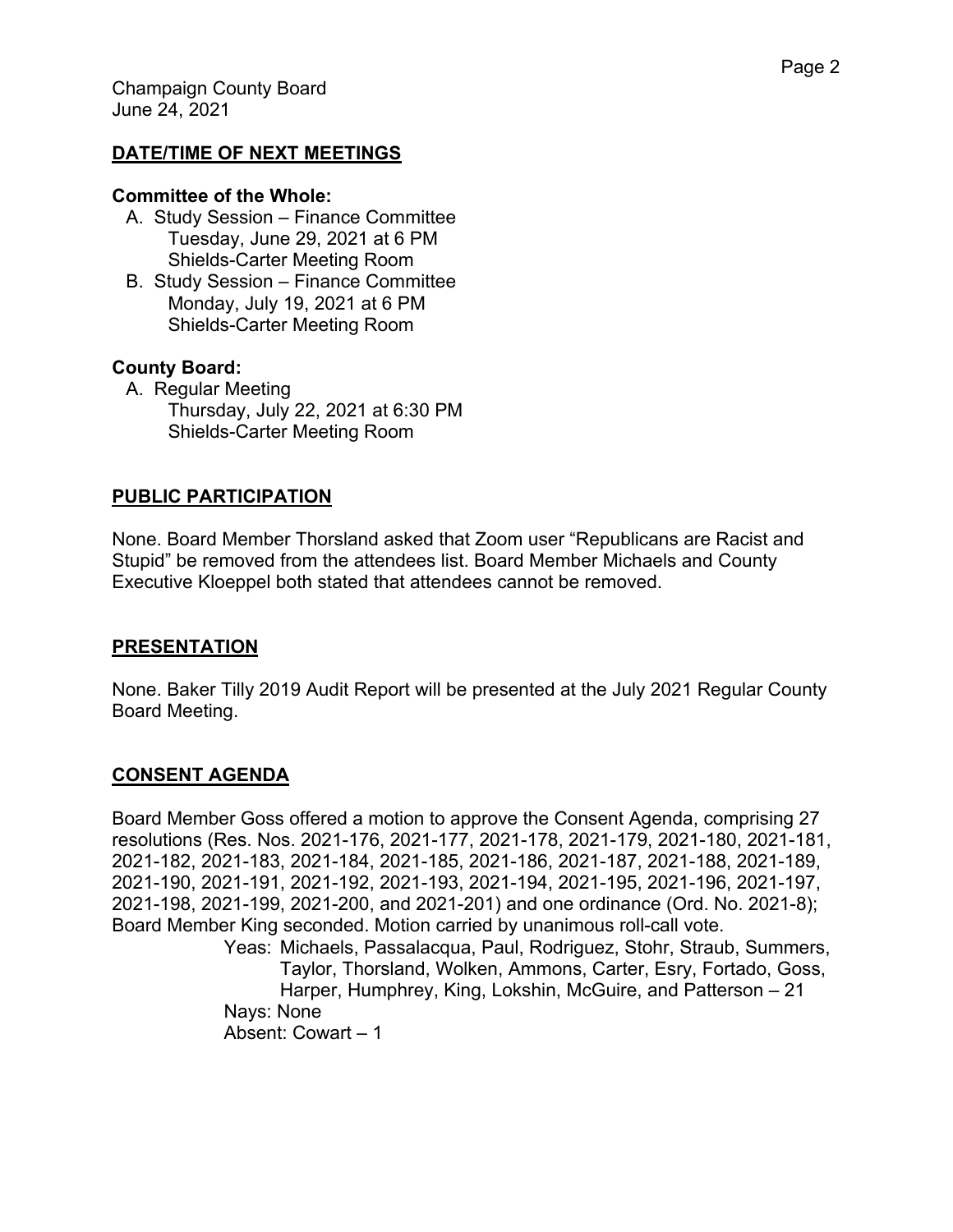### **COMMUNICATIONS**

Board Member Esry read an email from John Bell of the Eastern Prairie Fire Protection District praising the efforts of volunteer fire fighters and emergency medical technicians during the pandemic and asked for financial support from county's American Rescue Plan Act (ARPA) funds.

Board Member Straub noted that the county currently has no operating emergency shelters.

Board Member Lokshin read an email from Creel Unbeloved, a resident of the Garden Hills neighborhood in Champaign, asking for ARPA funds to install streetlights in the Garden Hills neighborhood.

Board Member Fortado asked the board members for copies of the emails that have been read for the public record archive and asked County Executive Kloeppel to get clarification from the State's Attorney's Office about John Bell's request for compensation to volunteer fire fighters and emergency medical technicians.

Board Member Passalacqua read an email from Terry Gattis of Savoy asking for money to increase staffing for police and the Sherriff's Office and the closure of the Downtown Jail.

Board Member Cowart read a letter from John Bell of the Eastern Prairie Fire Protection District asking for an appointment of a third trustee to the Easter Prairie Fire Protection District Board and for the county to change the residency requirement for fire protection district boards.

Carter spoke about a meeting with Champaign City Council members Alicia Beck and Davion Williams about using ARPA funds to add streetlights in the Garden Hills neighborhood in Champaign.

Board Member Thorsland noted the poor water management infrastructure in lower income area and asked the county to invest in that infrastructure.

### **APPROVAL OF MINUTES**

Board Member Thorsland offered an omnibus motion to approve the minutes of the Regular Meeting of the County Board of April 22, 2021 and the Special Meeting of the County Board of May 28, 2021; Board Member Michaels seconded. Motion carried by unanimous roll-call vote.

Yeas: Michaels, Passalacqua, Paul, Rodriguez, Stohr, Straub, Summers, Taylor, Thorsland, Wolken, Ammons, Carter, Cowart, Esry,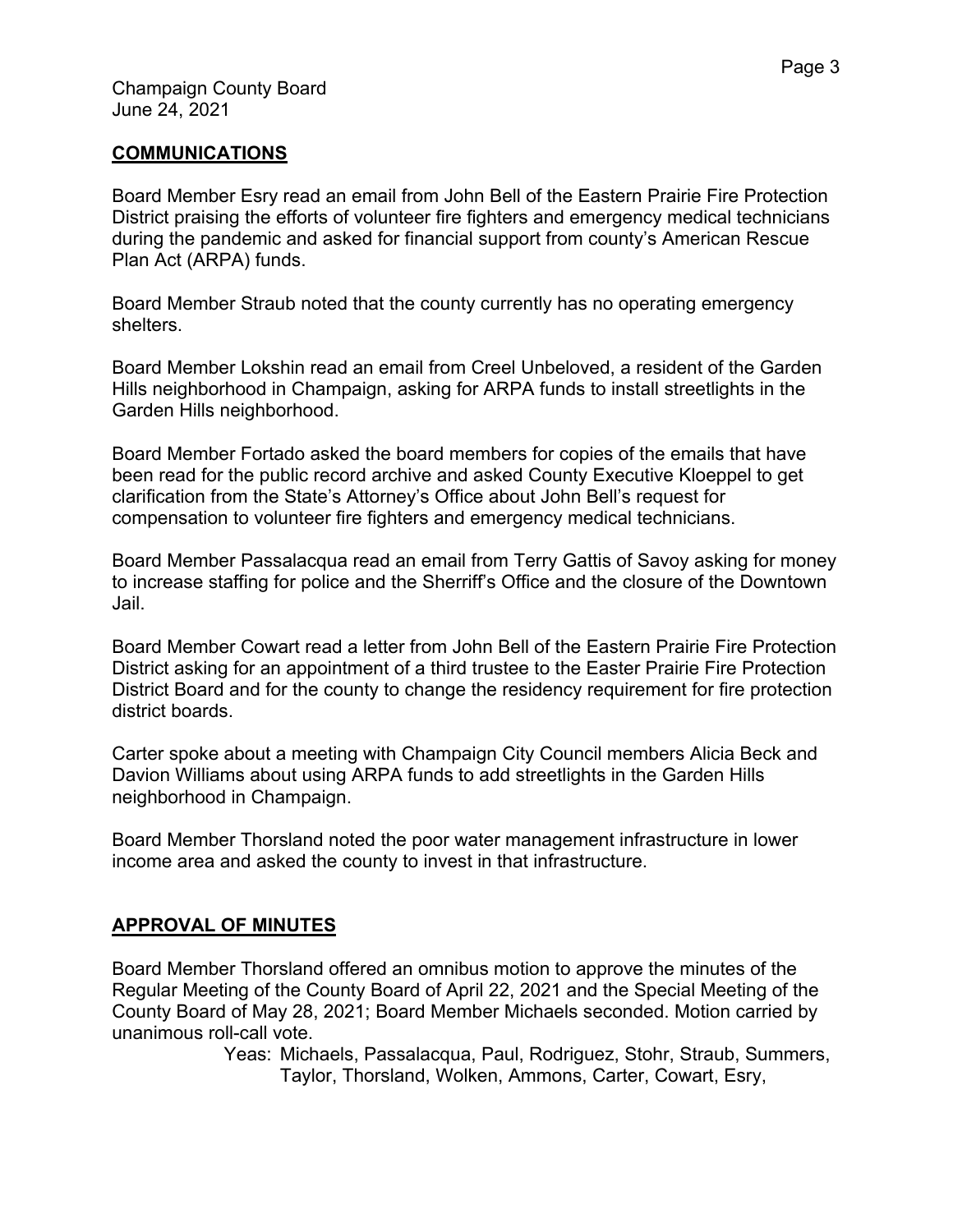Champaign County Board June 24, 2021

> Fortado, Goss, Harper, Humphrey, King, Lokshin, McGuire, and Patterson – 22 Nays: None

### **STANDING COMMITTEES**

### COUNTY FACILITIES

County Executive Kloeppel noted the Summary of Action Taken for County Facilities on June 8, 2021, was received and placed on file.

#### ENVIRONMENT AND LAND USE

County Executive Kloeppel noted the Summary of Action Taken for Environment and Land Use on June 10, 2021, was received and placed on file.

### **AREAS OF RESPONSIBILITY**

County Executive Kloeppel noted the Summary of Action taken for the Committee of the Whole (Justice & Social Services; Finance; Policy, Personnel, & Appointments) of June 15, 2021, was received and placed on file.

### **FINANCE**

Board Member Fortado offered a motion to adopt Resolution No. 2021-202 approving Budget Amendment 21-00028; Board Member Straub seconded. Motion carried by roll-call vote

Yeas: Michaels, Passalacqua, Paul, Rodriguez, Stohr, Straub, Summers, Taylor, Thorsland, Wolken, Ammons, Carter, Cowart, Esry, Fortado, Goss, Humphrey, King, Lokshin, and Patterson – 20 Nays: Harper and McGuire – 2

### **NEW BUSINESS**

Board member Stohr offered an omnibus motion to adopt Resolutions No. 2021 authorizing purchases not following purchasing policy and No. 2021-205 authorizing payment of claims. Motion carried by roll-call vote.

> Yeas: Michaels, Passalacqua, Paul, Rodriguez, Stohr, Straub, Summers, Taylor, Thorsland, Wolken, Carter, Cowart, Fortado, Humphrey, King, Lokshin, and Patterson – 17

 Nays: Esry, Goss, Harper, and McGuire – 4 Absent: Ammons – 1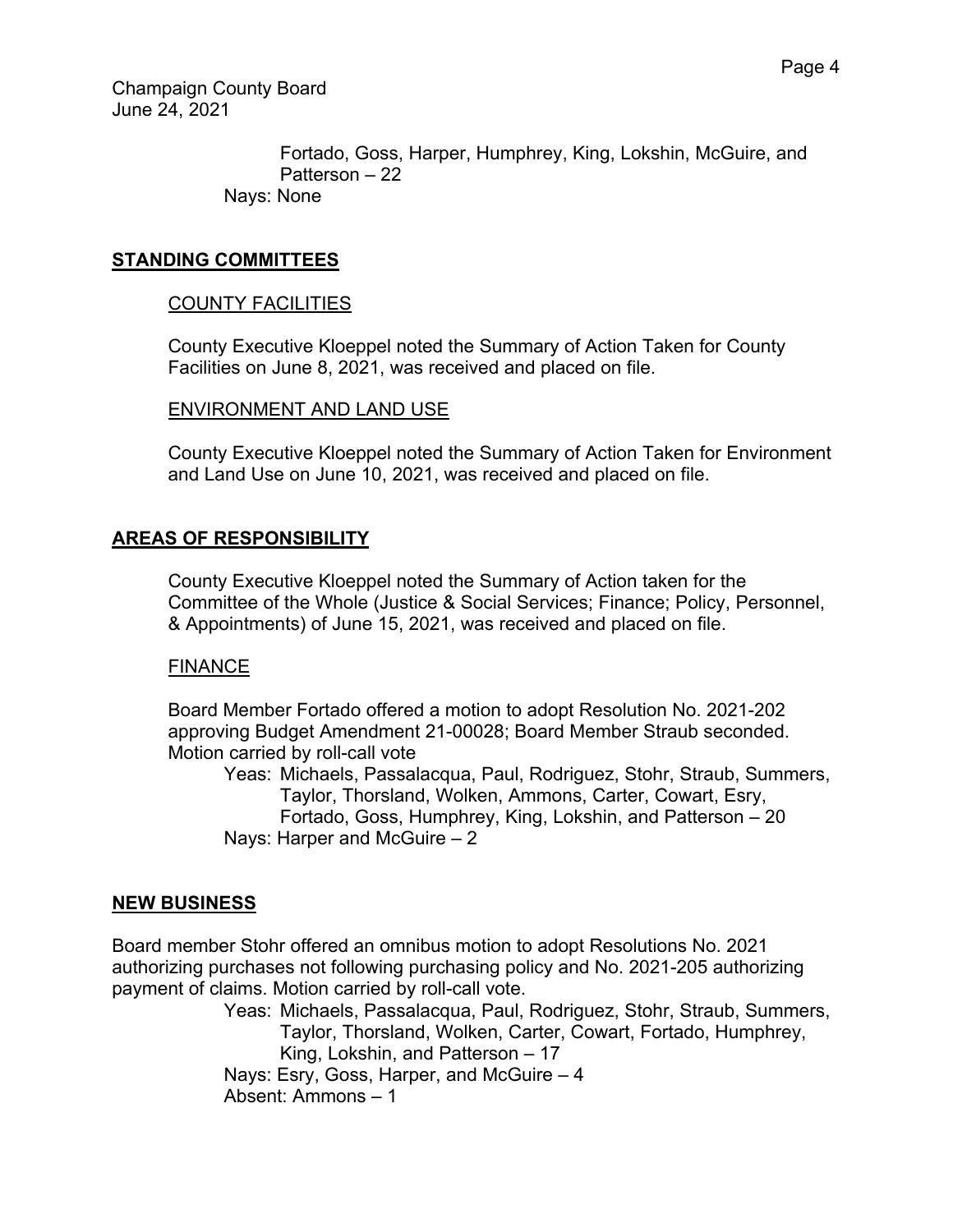Champaign County Board June 24, 2021

Board Member Fortado offered a motion to adopt Resolution No. 2021-209 establishing a broadband task force; Board Member Lokshin seconded. Board Chair Patterson noted that the task force will include Board Members Passalacqua, Paul, Carter, and Thorsland, County Chief Information Officer M.C. Neil and yet undetermined community members. Board Member Harper added that two school superintendents had expressed a desire to be on the task force. Motion carried by unanimous roll-call vote.

Yeas: Michaels, Passalacqua, Paul, Rodriguez, Stohr, Straub, Summers, Taylor, Thorsland, Wolken, Carter, Cowart, Esry, Fortado, Goss, Harper, Humphrey, King, Lokshin, McGuire, and Patterson – 21 Nays: none Absent: Ammons – 1

Board Chair Patterson offered a motion to approve to release an RFP for a county broadband study; Board Member Stohr seconded. Board Member Michaels asked the task force to check for adequate upload/download speeds. Board Member Fortado talked about the importance of subcommittee work and other grants available besides the ARPA. Motion carried by unanimous roll-call vote.

Yeas: Michaels, Passalacqua, Paul, Rodriguez, Stohr, Straub, Summers, Taylor, Thorsland, Wolken, Ammons, Carter, Cowart, Esry, Fortado, Goss, Harper, Humphrey, King, Lokshin, McGuire, and Patterson – 22

Nays: none

Board Member Esry offered a motion to approve to release an RFP for full-body scanner; Board Member Carter seconded. Board Member Stohr asked of purchase money would cover training and maintenance. County Sherriff Heuerman was invited to join the discussion; he stated that it is estimated to cost approximately \$150,000 which would include equipment and training. Board Member Stohr asked about the retention of scan images; Sherriff Heuerman stated that he suspected the scans would be subject to standard public records rules. Board Member Fortado noted her support for the motion but added she would like advance notice as Finance Committee Chair before financial and ARPA-related items are added to the agenda. County Executive Kloeppel stated the Finance Committee needs to establish a process for receiving and reviewing ARPA applications. Board Member Thorsland stated that all ARPA applications need to go through the Finance Chair and Vice Chair and asked if the location of the scanner had been identified and maintenance costs; Sherriff Heuerman stated that a location had not yet been identified and maintenance costs were not yet determined. Board Member Fortado asked the expected lifespan of the scanner; Sherriff Heuerman estimated ten years. Board Member Paul asked about a policy for individuals to opt out of the scanner; Sherriff Heuerman stated that a policy will be developed, but any individual opting out of the scan would be subjected to a physical search. Board Member McGuire reiterated the desire for financially relevant items to first go through the Finance Committee. Motion carried by unanimous roll-call vote.

> Yeas: Michaels, Passalacqua, Paul, Rodriguez, Stohr, Straub, Summers, Taylor, Thorsland, Wolken, Ammons, Carter, Cowart, Esry,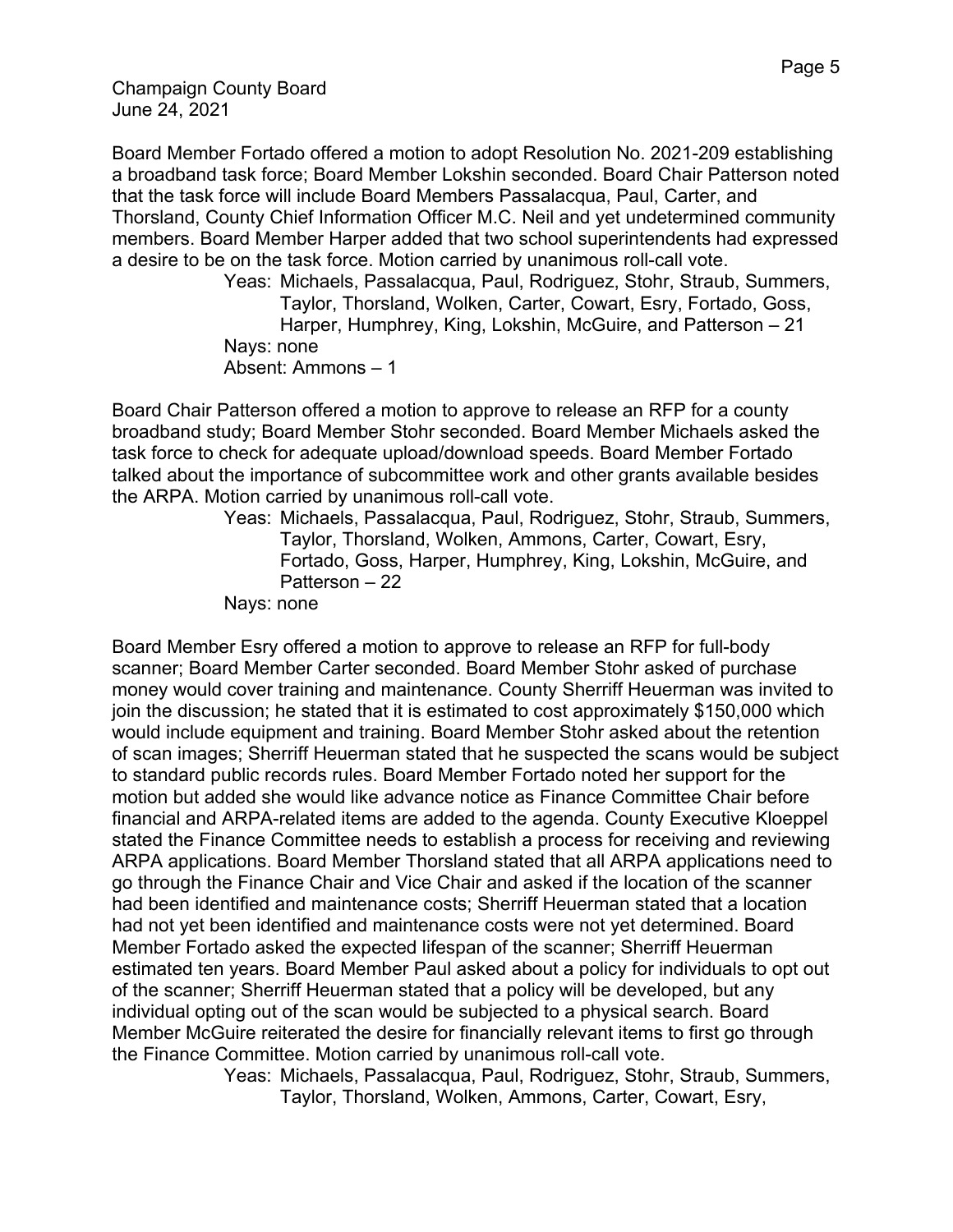Champaign County Board June 24, 2021

> Fortado, Goss, Harper, Humphrey, King, Lokshin, McGuire, and Patterson – 22 Nays: none

Board Member Goss offered a motion to adopt Resolution No. 2021-206 approving budget amendment 21-00037; Board Member Esry seconded. Board Member noted the total compensation package for the Board of Review Chair is already generous and asked how the additional \$26,096 was reached. County Executive Kloeppel stated it was the request of the Board of Review Chair and noted that Supervisor of Assessments' salary is \$82,000. Board Member Stohr asked why it was not first presented to the Personnel Committee; County Executive Kloeppel stated it is time sensitive. Board Member Esry asked the effect of having no members of Board of Review; County Executive Kloeppel stated the county would have to contract with another county's board of review but does not know what that might cost and noted that current policy requires at least two members to sign documents and a third to break tie votes, so at the present the Board of Review cannot carry out its function. Board Member McGuire asked about potential appointments; County Executive Kloeppel stated there are currently no interested candidates; Board Members Summers and Thorsland both state they have had interested individuals reach out to them. Kloeppel stated that the state will not schedule a Board of Review exam in the county without confirmed interested parties. Board Member Summers asked how long County Executive Kloeppel had known of the two vacancies on the Board of Review; County Executive Kloeppel stated she had known for ten days and has contacted state licensing board. Board Member Fortado noted the request amounts to a salary raise of greater than 100 percent, the earliest an appointment could be made would be at the July County Board Meeting and stated she would support fulfilling half the request. County Executive Kloeppel noted that the Board of Review is a political appointment of two Democrats and one Republican with a set salary. Board Chair Patterson noted the tough position of the county and wants to focus on the recruitment of viable candidates; he also questioned the precedent of 109.4 percent raise for six months. Board Member McGuire stated that he reluctantly supported the raise because not doing so may have unintended consequences. Board Member Fortado noted issues with the Board of Review have been present for two years and noted the lack of notice to the County Board by the County Executive. Board Member Summers asked again about why the county had not yet requested an exam from the state; County Executive Kloeppel reiterated that the state will not administer an exam without confirmed candidate. Board Member Thorsland asked if interested candidates may travel to Springfield at the county's expense to take the state exam and inquired about prorating the additional money instead of a flat payment. Kloeppel stated candidates can take the exam wherever the state holds the exam. Board Member Taylor asked what work can be done with only one board member; County Executive Kloeppel stated that all work can be done up to the final decision which must be signed by two Board of Review members. Board Member Stohr noted that County Executive Kloeppel is proposing a \$500 bonus to county employees for working during the pandemic while proposing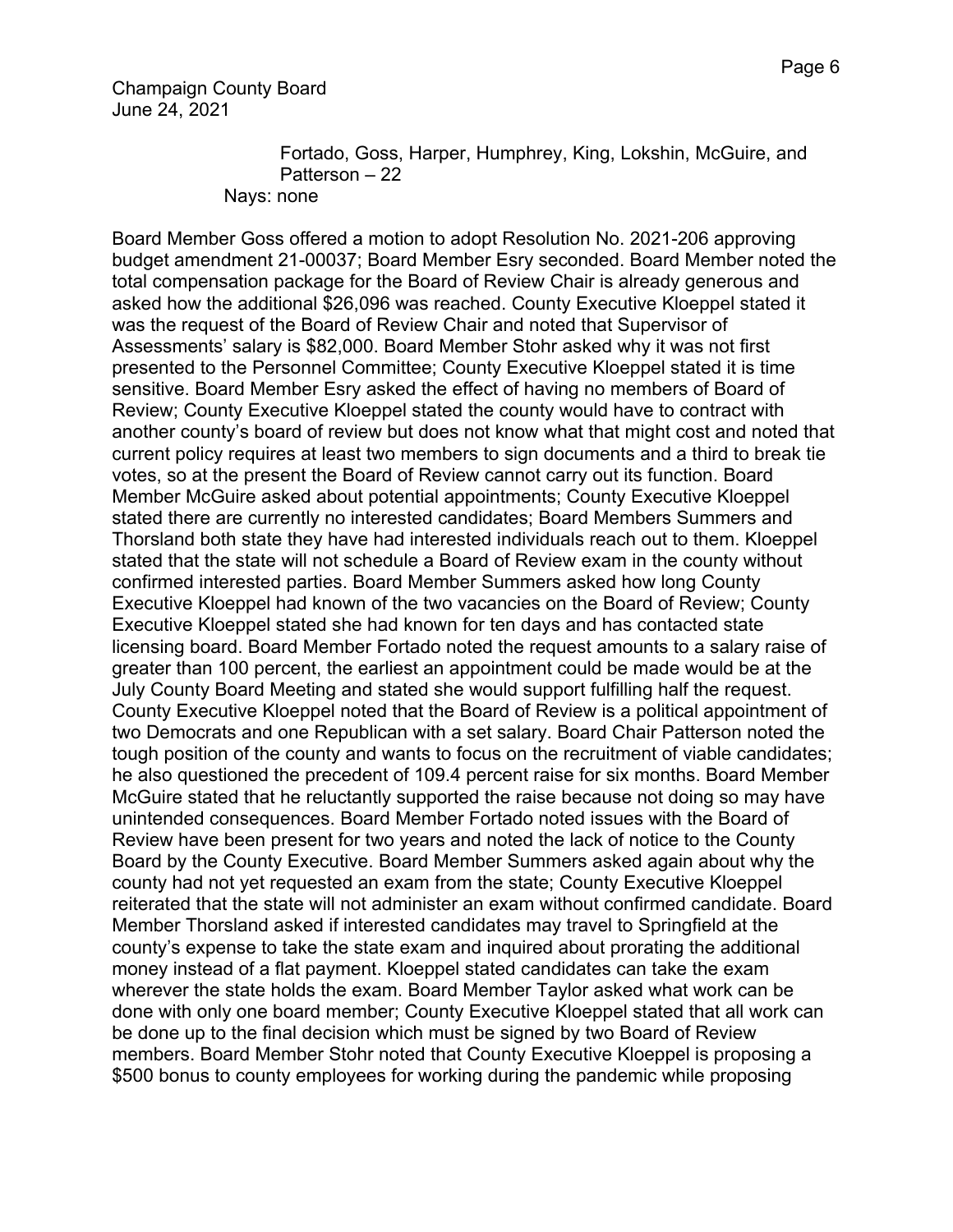\$26,096 to the Board of Review Chair. Board Chair Patterson read the county and state requirements for the position.

Board Member Fortado offered an amendment to the resolution, reducing to \$13,048 for three months from \$26,096 for six months and to re-evaluate the needs in August 2021; Board Member King seconded. County Executive Kloeppel stated the reduction would need to be approved by the State's Attorney's Office. Board Member Stohr stated it is still very generous even at half the proposed amount. Board Member Harper stated he supported neither the amendment nor the original resolution. Board Member Fortado reiterated the \$13,048 would be for three months and thus as prorated represents no reduction in pay from the original resolution only a proportional reduction to the reduced time. Board Member McGuire stated that due to the vacancies the Board of Review Chair is doing the work of three. The motion to amend the resolution carried by roll-call vote.

Yeas: Michaels, Passalacqua, Rodriguez, Stohr, Straub, Summers, Taylor, Thorsland, Wolken, Ammons, Cowart, Esry, Fortado, Humphrey, King, and Patterson – 16

 Nays: Paul, Carter, Goss, Harper, Lokshin, and McGuire – 6 The motion to adopt Resolution No. 2021-206 as amended to reduced to \$13,048 for three months carried by roll-call vote.

Yeas: Michaels, Passalacqua, Rodriguez, Straub, Summers, Taylor, Thorsland, Wolken, Ammons, Cowart, Esry, Fortado, King, Lokshin, and McGuire – 15

Nays: Paul, Stohr, Carter, Goss, Harper, Humphrey, and Patterson – 7

Board Member Rodriguez offered an omnibus motion to adopt Resolutions No. 2021- 207 approving budget amendment 21-00038 and No. 2021-208 approving budget amendment 21-00039; Board Chair Patterson seconded. Board Member Wolken asked why the board was prepared to distribute ARPA money while still accepting applications. Board Chair Patterson stated it was up for consideration at that time because the programs have a scheduled start date of July 1, 2021, and time is crucial to their funding, and that the programs target the most vulnerable in the community. Board Member Fortado noted that the county is in a mental health crisis and the budgeting is needed now not in January 2022. County Mental Health Board Executive Director Lynn Canfield was invited to join the discussion and noted the funding targets mental health issues that have been exasperated by the pandemic and the current mental health crisis both in the jail and with addiction services. Executive Director Canfield stated the funding will reinforce the current programs, reinstate programs that had been dropped during the pandemic, and add new programs that target housing. Board Member Goss noted the expense of the programs and disagreement with some of the programs. Board Member Rodrigues spoke about the lack of community substance abuse programs. Board Members Michaels and McGuire noted the resolutions were rushed while ARPA applications are still open. Board Member Humphrey noted the community needs for the programs. Board Member Straub and Board Chair Patterson both note Executive Director Canfield sent a memo to the county board about the programmatic needs in April 2021. Board Member Fortado and Board Chair Patterson both noted the